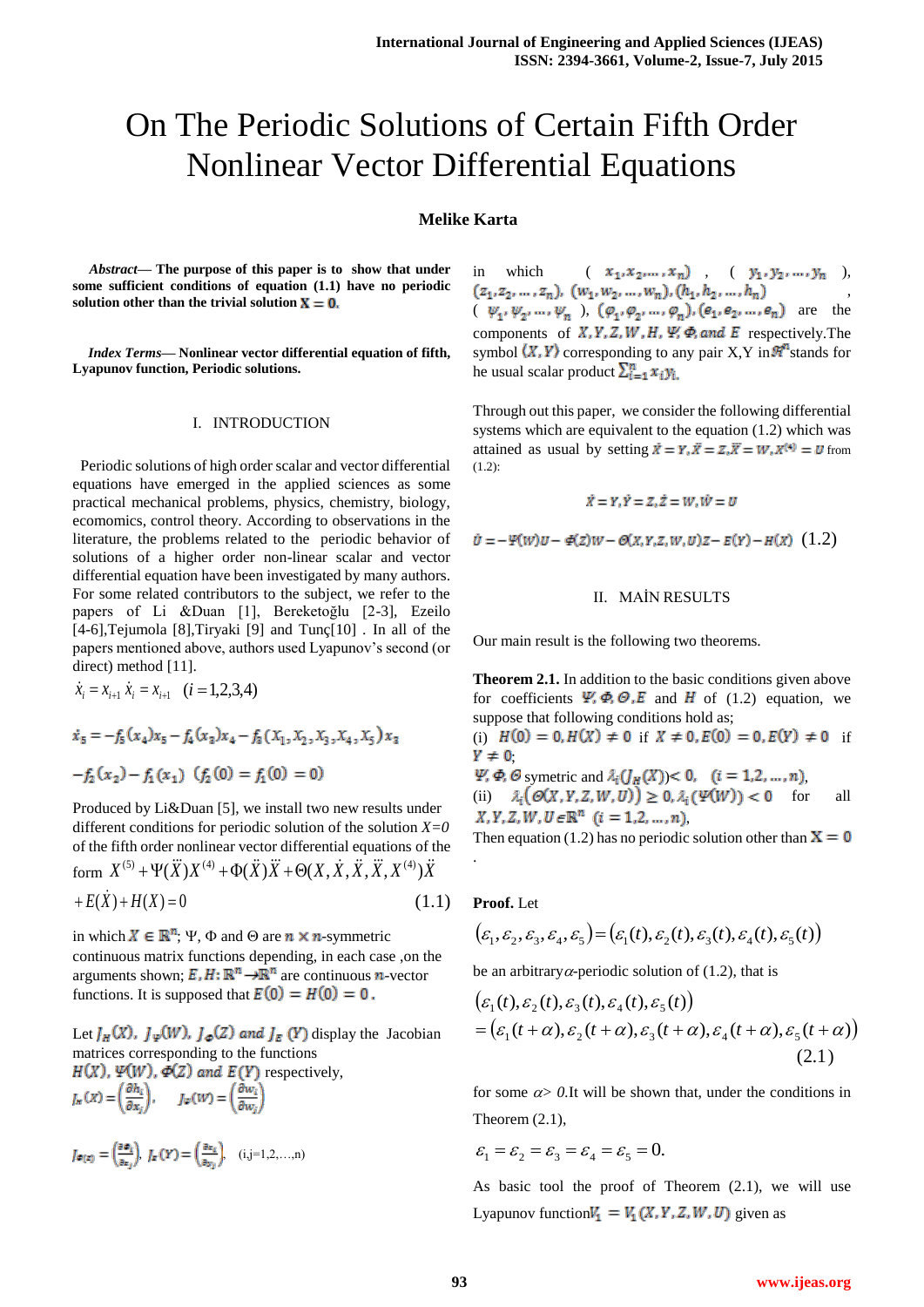$$
V_1 = -\langle Z, U \rangle - \langle Z, \int_0^1 \langle \Psi(\sigma W), W \rangle d\sigma \rangle + \frac{1}{2} \langle W, W \rangle - \int_0^1 \langle \Phi(\sigma Z) Z, Z \rangle d\sigma
$$

$$
- \int_0^1 \langle E(\sigma Y), Y \rangle d\sigma - \langle H(X), Y \rangle \tag{2.2}
$$

 $\theta(t) = V_1(\varepsilon_1(t), \varepsilon_2(t), \varepsilon_3(t), \varepsilon_4(t), \varepsilon_5(t)).$ Since  $\theta(t)$  is continuous and  $\varepsilon_1, \varepsilon_2, \varepsilon_3, \varepsilon_4, \varepsilon_5$  are periodic in t,  $\theta(t)$  is clearly bounded. An elementary differentiation will show that

$$
\dot{V}_1 = \langle Z, \Psi(W)U \rangle + \langle Z, \Phi(Z)W \rangle + \langle Z, \Theta(X, Y, Z, W, U)Z \rangle \n+ \langle Z, E(Y) \rangle - \langle \frac{d}{dt} Z, \int_0^1 \langle \Psi(\sigma W), W \rangle d\sigma \rangle \n- \frac{d}{dt} \int_0^1 \langle \sigma \Phi(\sigma Z) Z, Z \rangle d\sigma - \frac{d}{dt} \int_0^1 \langle E(\sigma Y), Y \rangle d\sigma - \langle J_H(X)Y, Y \rangle \n(2.3)
$$

Now ,recall that

$$
= \int_{0}^{1} \{E(\sigma f), F\} d\sigma - \{H(X), F\}
$$
\n(2.2)  
\n
$$
\theta(t) = V_{1}(E_{1}(t), E_{2}(t), E_{3}(t), E_{4}(t), E_{5}(t))
$$
\n(2.3)  
\nSince  $\theta(t)$  is continuous and  $E_{1}, E_{2}, E_{3}, E_{4}, E_{6}$  are periodic  
\n $\theta(t)$  is continuous and  $E_{1}, E_{2}, E_{3}, E_{4}, E_{6}$  are periodic  
\n $\theta(t)$  is clearly bounded. An elementary differentiation  
\n
$$
\frac{d}{dt} \int_{0}^{1} \{E(\sigma f), Z\} d\sigma + \int_{0}^{1} \{E(\sigma f), Z\} d\sigma
$$
\n
$$
= \int_{0}^{1} \sigma \frac{\partial}{\partial \sigma} \{E(\sigma f), Z\} d\sigma + \int_{0}^{1} \{E(\sigma f), Z\} d\sigma
$$
\n
$$
= \int_{0}^{1} \sigma \frac{\partial}{\partial \sigma} \{E(\sigma f), Z\} d\sigma + \int_{0}^{1} \{E(\sigma f), Z\} d\sigma
$$
\n
$$
= \int_{0}^{1} \sigma \frac{\partial}{\partial \sigma} \{E(\sigma f), Z\} d\sigma + \int_{0}^{1} \{E(\sigma f), Z\} d\sigma
$$
\n(2.3)  
\n
$$
\frac{d}{dt} \left\{ \langle z, \int_{0}^{1} \langle \Psi(\sigma W), W \rangle d\sigma \right\} + \left\langle Z, \int_{0}^{1} \langle \Psi(\sigma W), V \rangle d\sigma \right\rangle
$$
\n(2.4)  
\n
$$
\frac{d}{dt} \left\langle \langle z, \int_{0}^{1} \langle \Psi(\sigma W), W \rangle d\sigma \right\rangle + \left\langle Z, \int_{0}^{1} \langle \Psi(\sigma W), U \rangle d\sigma \right\rangle
$$
\n(2.5)  
\n
$$
= \left\langle W, \int_{0}^{1} \langle \Psi(\sigma W), W \rangle d\sigma \right\rangle + \left\langle Z, \int_{0}^{1} \langle \Psi(\sigma W), U \rangle d\sigma \right\rangle
$$
\nHence  $\hat{\theta}(t) \geq 0$  so that  $\theta(t)$  is monotone,  
\n $$ 

$$
\frac{d}{dt} \int_{0}^{1} \langle \sigma \Phi(\sigma Z) Z, Z \rangle d\sigma = \int_{0}^{1} \langle \sigma \Phi(\sigma Z) W, Z \rangle d\sigma
$$

$$
+ \int_{0}^{1} \langle \sigma \Phi(Z) Z, W \rangle d\sigma + \int_{0}^{1} \sigma^{2} \langle J_{\Phi}(Z) Z W, Z \rangle d\sigma
$$

$$
= \int_{0}^{1} \langle \sigma \Phi(\sigma Z)W, Z \rangle d\sigma + \int_{0}^{1} \sigma \frac{\partial}{\partial \sigma} \langle \sigma \Phi(\sigma Z)W, Z \rangle d\sigma
$$

$$
= \sigma^{2} \langle \Phi(\sigma Z)W, Z \rangle \Big|_{0}^{1} = \langle \Phi(Z)W, Z \rangle
$$

$$
(2.5)
$$

And similarly we have  
\n
$$
\frac{d}{dt} \int_{0}^{1} \langle E(\sigma Y), Y \rangle d\sigma = \int_{0}^{1} \sigma \langle J_{E}(\sigma Y)Z, Y \rangle d\sigma + \int_{0}^{1} \langle E(\sigma Y), Z \rangle d\sigma
$$
\n
$$
= \int_{0}^{1} \sigma \frac{\partial}{\partial \sigma} \langle E(\sigma Y), Z \rangle d\sigma + \int_{0}^{1} \langle E(\sigma Y), Z \rangle d\sigma
$$
\n
$$
= \sigma \langle E(\sigma Y), Z \rangle \Big|_{0}^{1} = \langle E(Y), Z \rangle
$$
\n(2.6)

 $\alpha$ count the conditions of the Theorem (2.1), we obtain Substituting  $(2.4)$ ,  $(2.5)$  and  $(2.6)$  into  $(2.3)$ , and taking into

$$
\dot{V}_1 = \frac{d}{dt} V_1(X, Y, Z, W, U) = -\langle W, \int_0^1 \langle \Psi(\sigma W), W \rangle d\sigma \rangle
$$
  
+  $\langle Z, \theta(X, Y, Z, W, U)Z \rangle - \langle J_H(X)Y, Y \rangle$  (2.7)

Hence  $\dot{\theta}(t) \ge 0$  ;so that  $\theta(t)$  is monotone in *t*, and therefore, being bounded, tends to a limit, *<sup>0</sup>*

say, as  $t \to \infty$ . That is  $\lim_{t \to \infty} \theta(t) = \theta_0$  it is readily showed that

$$
\theta(t) = \theta_0 \text{ for all } t. \tag{2.8}
$$

From by  $(2.1)$ ,

$$
\theta(t) = \theta(t + m\alpha) \tag{2.9}
$$

for any arbitrary fixed *t* an for arbitrary integer *m*, and then letting  $m \to \infty$  in the right-hand side of (2.9) leads to (2.8). the result (2.7) itself implies that

$$
\dot{\theta}(t) = 0 \text{ for all } t.
$$

Furthermore  $\theta(t) = 0$  necessarily implies that  $\varepsilon_2 = 0$  for all **t**. Thus, if  $\epsilon_2 = \epsilon_3 = \epsilon_4 = \epsilon_5 = 0$  are written in (1.2) system, we can clearly see that it is  $H(\varepsilon_1) = H(X_0) = 0$ , because of  $H(0) = 0$  and  $H(X) \neq 0$  for  $X \neq 0$  under conditions of Theorem (2.1) and  $\varepsilon_1 = X_0$ . So that  $\varepsilon_1 = X_0 = 0$ . It is  $\varepsilon_1 = \varepsilon_2 = \varepsilon_3 = \varepsilon_4 = \varepsilon_5 = 0$  for all t. Since  $(\varepsilon_1, \varepsilon_2, \varepsilon_3, \varepsilon_4, \varepsilon_5)$  is a solution of (1.2), it is evident that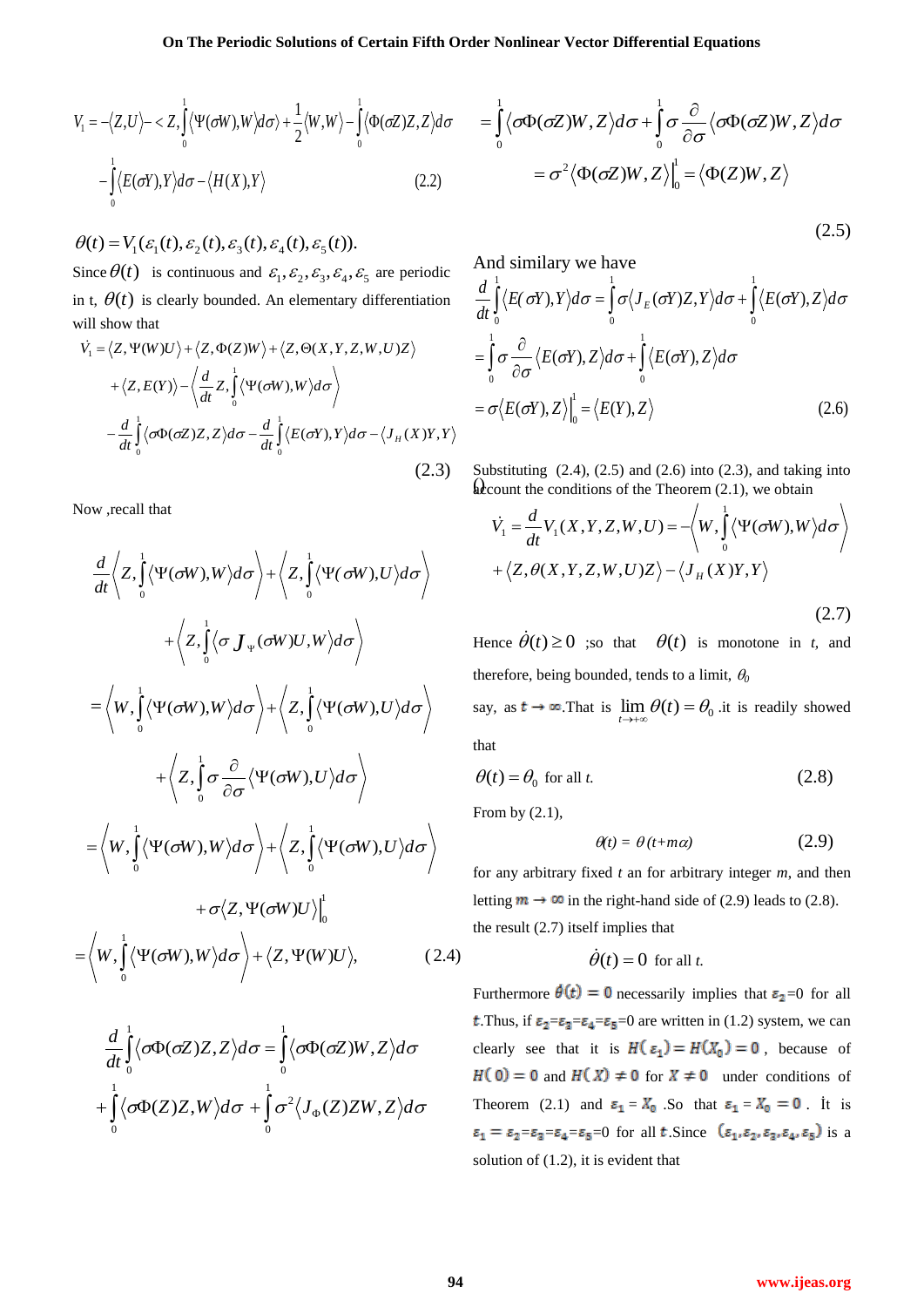$$
\begin{aligned} &\left(\varepsilon_1(t), \varepsilon_2(t), \varepsilon_3(t), \varepsilon_4(t), \varepsilon_5(t)\right) = \\ &\left(\varepsilon_1(t+\alpha), \varepsilon_2(t+\alpha), \varepsilon_3(t+\alpha), \varepsilon_4(t+\alpha), \varepsilon_5(t+\alpha)\right) \end{aligned}
$$

This completes the proof of Theorem (2.1).

**Theorem 2.2.** In addition to the basic conditions given above for coefficients  $\Psi$ ,  $\Phi$ ,  $\Theta$ ,  $E$  and  $H$  of (1.2) equation, we suppose that following conditions hold as; (i)  $H(0) = 0$ ,  $H(X)$  $\neq 0$  if  $X \neq 0$  *and E(0)*=0,  $E(Y) \neq 0$  if  $Y \neq 0$  *as* 

 $\Psi$ ,  $\Phi$  ve  $\Theta$  symmetric and  $\lambda_i$  (  $J_H$  (X))>0, *(i=1,2,...,n.),*

(ii)  $\lambda_i$  ( $\Theta$  (*X,Y,Z,W,U*))  $\leq 0$ ,  $\lambda_i$  ( $\Psi$  (*W*))  $> 0$  for all  $X, Y, Z, W, U \in \mathbb{R}^n$ 

$$
\lambda_i(\Phi(Z)) > k, k > -1, (i=1,2,...,n).
$$

Then equation (1.2) has no periodic solution other than  $X = 0$ 

**Proof.** Let

.

$$
(\varepsilon_1, \varepsilon_2, \varepsilon_3, \varepsilon_4, \varepsilon_5) = (\varepsilon_1(t), \varepsilon_2(t), \varepsilon_3(t), \varepsilon_4(t), \varepsilon_5(t))
$$

be an arbitrary  $\alpha$ -periodic solution of (1.2), that is

$$
\begin{aligned} \left( \varepsilon_1(t), \varepsilon_2(t), \varepsilon_3(t), \varepsilon_4(t), \varepsilon_5(t) \right) &= \\ \left( \varepsilon_1(t+\alpha), \varepsilon_2(t+\alpha), \varepsilon_3(t+\alpha), \varepsilon_4(t+\alpha), \varepsilon_5(t+\alpha) \right) \end{aligned}
$$

for some  $\alpha > 0$ . It will be shown that, under the conditions in Theorem (2.2),

$$
\varepsilon_1 = \varepsilon_2 = \varepsilon_3 = \varepsilon_4 = \varepsilon_5 = 0.
$$

As basic tool the proof of Theorem (2.1), we will use Lyapunov function  $V_2 = V_2(X, Y, Z, W, U)$  given as

$$
V_2 = \langle Z, U \rangle + \langle Z, \int_0^1 \langle \Psi(\sigma W), W \rangle d\sigma \rangle - \frac{1}{2} \langle W, W \rangle +
$$
  

$$
\int_0^1 \langle \Phi(\sigma Z) Z, Z \rangle d\sigma + \int_0^1 \langle E(\sigma Y), Y \rangle d\sigma + \langle H(X), Y \rangle (2.10)
$$

Consider the function

$$
\theta(t) = V_2(\varepsilon_1(t), \varepsilon_2(t), \varepsilon_3(t), \varepsilon_4(t), \varepsilon_5(t)).
$$

Since  $\theta(t)$  is continuous and  $\varepsilon_1, \varepsilon_2, \varepsilon_3, \varepsilon_4, \varepsilon_5$  are periodic in t,  $\theta(t)$  is clearly bounded. An elementary differentiation

will show that

$$
\dot{V}_2 = -\langle Z, \Psi(W)U \rangle - \langle Z, \Phi(Z)W \rangle - \langle Z, \Theta(X, Y, Z, W, U)Z \rangle
$$

$$
-\langle Z, E(Y) \rangle + \langle \frac{d}{dt} Z, \int_0^1 \langle \Psi(\sigma W), W \rangle d\sigma \rangle
$$

$$
+ \frac{d}{dt} \int_0^1 \langle \sigma \Phi(\sigma Z) Z, Z \rangle d\sigma + \frac{d}{dt} \int_0^1 \langle E(\sigma Y), Y \rangle d\sigma + \langle J_H(X)Y, Y \rangle
$$
(2.11)

Substituting  $(2.4)$ ,  $(2.5)$  and  $(2.6)$  into  $(2.11)$  and taking into account the conditions of the Theorem (2.2), we obtain

$$
\dot{V}_2 = \left\langle W, \int_0^1 \left\langle \Psi(\sigma W), W \right\rangle d\sigma \right\rangle - \left\langle Z, \Theta(X, Y, Z, W, U)Z \right\rangle \n+ \left\langle J_H(X)Y, Y \right\rangle > 0
$$
\n(2.12)

Hence  $\dot{\theta}(t) \ge 0$  ;so that  $\theta(t)$  is monotone in *t*, and therefore, being bounded, tends to a limit, *<sup>0</sup>*

say, as  $t \to \infty$ . That is  $\lim_{t \to +\infty} \theta(t) = \theta_0$  it is readily showed that  $\theta(t) = \theta_0$  for all *t*. (2.13)

From by (2.1),

$$
\theta(t) = \theta(t + m\alpha) \tag{2.14}
$$

for any arbitrary fixed *t* an for arbitrary integer *m*, and then letting  $m \to \infty$  in the right-hand side of (2.14) leads to (2.13). the result (2.12) itself implies that

$$
\dot{\theta}(t) = 0
$$
 for all *t*.

Furthermore  $\theta(t) = 0$  necessarily implies that  $\varepsilon_2 = 0$  for all **t**. Thus, if  $\epsilon_2 = \epsilon_3 = \epsilon_4 = \epsilon_5 = 0$  are written in (1.2) system, we can clearly see that it is  $H(\varepsilon_1) = H(\eta) = 0$ , because of  $H(0) = 0$  and  $H(X) \neq 0$  for  $X \neq 0$  under conditions of Theorem (2.2) and  $\epsilon_1 = \eta$ . So that  $\epsilon_1 = \eta = 0$  it is  $\varepsilon_1 = \varepsilon_2 - \varepsilon_3 - \varepsilon_4 - \varepsilon_5 = 0$  for all t. Since  $(\varepsilon_1, \varepsilon_2, \varepsilon_3, \varepsilon_4, \varepsilon_5)$  is a solution of (1.2), it is evident that

$$
\begin{aligned} \left(\varepsilon_1(t), \varepsilon_2(t), \varepsilon_3(t), \varepsilon_4(t), \varepsilon_5(t)\right) &= \\ \left(X(t), Y(t), Z(t), W(t), U(t)\right) &= (0, 0, 0, 0, 0) \end{aligned}
$$

This completes the proof of Theorem (2.2).

## **REFERENCES**

[1] Li, W., Duan, Instability theorems for some nonlinear differential systems of fifth order. (Chinese) J. Xinjiang Univ. Natur. Sci., K. (2000), 17, 1-5.